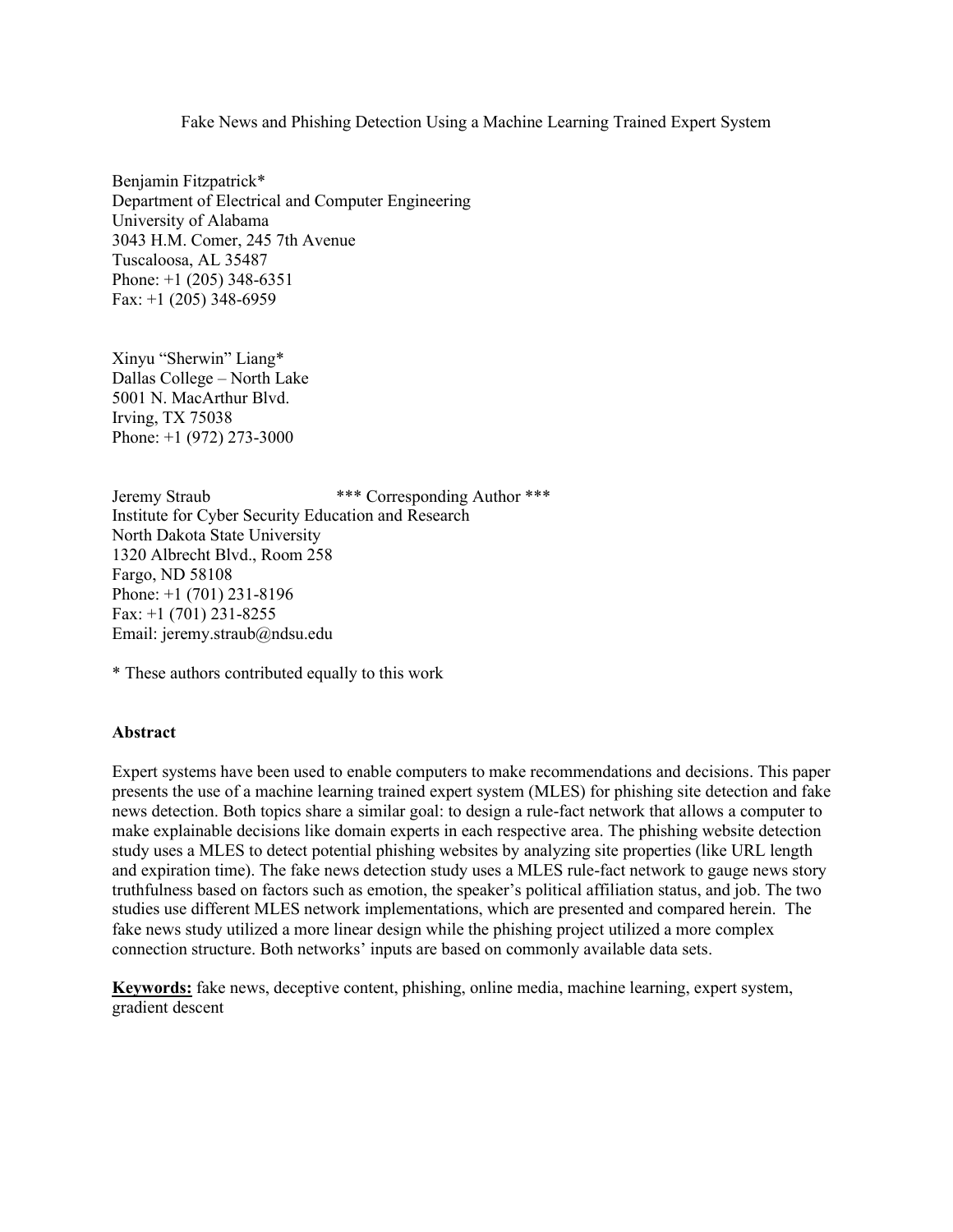#### **1. Introduction**

Artificial intelligence (AI) techniques allow computer software to make recommendations or decisions. Some characterize this as mimicking a form of human intelligence; however, in many cases computers are able to exceed human capabilities in terms of speed, accuracy and other metrics. AI techniques are typically used, in programming, to allow computer software to perform tasks not possible with traditional if-then, case, loop and similar structures. AI technique use, thus, allows for processes formerly performed by humans, such as translation or image recognition, to be performed instead computationally.

One of the most common forms of artificial intelligence is neural networks [1]. Neural networks approximate the neuron structure of the human brain. Artificial neurons (called nodes) are interconnected connected and have weight values and activation functions, allowing for complex and responsive networks to be generated.

Neural networks are part of a sub-discipline of computer and data science known as machine learning. Machine learning techniques are used to learn behavior via training and to discover specific patterns from large amounts of data. Several different forms of machine learning techniques exist. Common techniques include support vector machines [2], naive Bayesian classifiers [3], decision trees [4], and K-nearest neighbors [5] algorithms, which are often used for classification. Other techniques, such as linear regression [6] and support vector regression [2] are commonly used for data regression. Supervised learning, which neural networks fall under, is a task-driven approach while unsupervised learning is a data-driven approach. Common unsupervised learning techniques are K-means [7], K-medoids [8], and hidden Markov model [9].

While machine learning algorithms have been used in numerous areas, they also have weaknesses. One large issue with many AI and machine learning techniques is the problem of bias. This bias problem has led Noble to refer to some machine learning algorithms as "algorithms of oppression" [10] due to their potential impact on historically disenfranchised groups. AI bias and discrimination have prospectively been manifested towards many groups of people, especially the disadvantaged. Examples include discrimination against ethnic minorities [11] and the poor [12]. While a critical issue, bias is not the only issue presented by AI and machine learning. Doyle contends that the misuse of big data is, in some cases, so damaging that it goes as far as to threaten democracy [13].

This paper reports on the development and optimization of expert system networks for two studies. Both applications, phishing website detection and fake news detection, are key areas of national concern. With fake news classification, for example, there is a trade-off between the need to protect the public from intentionally deceptive content and preventing censorship. The fact that Twitter flagged numerous tweets as fake news during the 2020 presidential election caused some Twitter users to concern as they believed that Twitter was limiting free speech [14]. Phishing prevention, similarly, pits warning users about a potential danger against similar censorship concerns.

Explainable and defensible AI systems may offer some benefit in this circumstance, as they could explain what the cause for a flagging or warning action was. This would allow internet users to analyze and make decisions for themselves.

For both studies, the Machine Learning Expert System (MLES), introduced in [15], was used to develop a rule-fact network representation which is reported on herein. The input fact weighting values within these rules will be refined over time, using gradient descent, to optimize outputs as described in [15]. The goal of both studies is to make decisions that are accurate and based on only causal relationships and to be able to explain the results so that users can understand why a particular decision (e.g., flagging a tweet or warning about a phishing website) was made.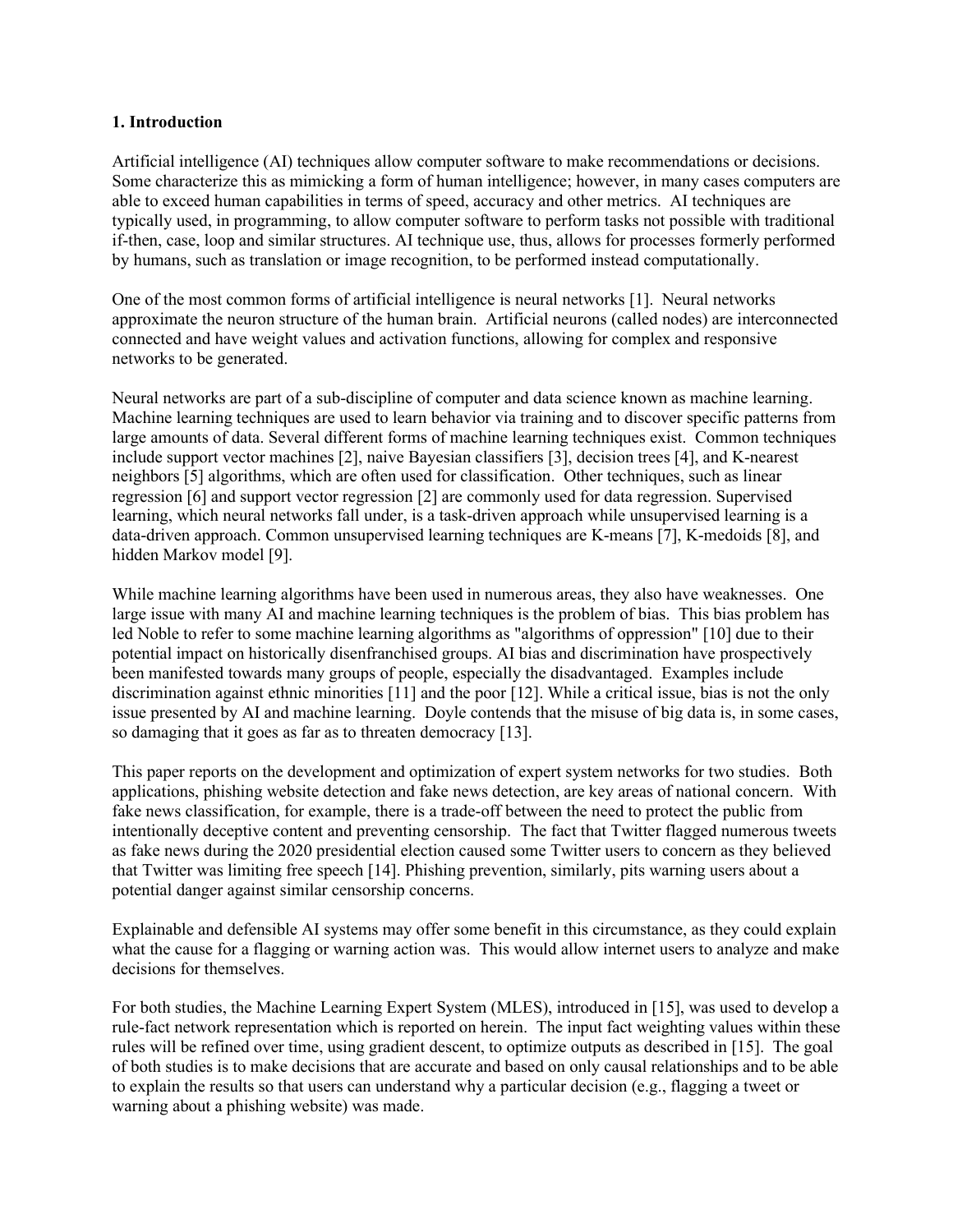This paper explores the applicability of MLES and the different ways it can be used as part of the two studies. It continues, in Section 2, with a review of prior work which provides a foundation for the work presented herein. Section 3 presents the phishing website detection study and the MLES rule-fact network that was developed for it. Section 4 presents the fake news detection study and the MLES network that it utilizes. Section 5 compares and analyzes these two studies. Finally, Section 6 discusses key conclusions from this work and potential areas of future work.

## **2. Background**

This section presents work in three areas that provides a foundation for the work presented in this paper. First, prior work on artificial intelligence and machine learning is presented. Then, prior work on expert systems is reviewed. Finally, the machine learning trained expert system, the system used for the work presented herein, is discussed.

# *2.1. Artificial Intelligence and Machine Learning*

Artificial intelligence (AI) is used throughout modern society. They provide a wide variety of benefits [16]. The technologies have been used to play games [17], find software bugs [18], help the handicapped [19], detect hackers [20] and command robots [21]. Machine learning (ML) systems adaptively learn on their own or utilize an explicit training process. Rewards and supplied input and output data [22] can be used to direct learning [23]. Other systems are left to find data associations on their own [24].

For supervised training system, gradient descent and backpropagation [25] techniques are used to apply changes throughout a neural network or similar structure. To do this, they use an iterative process which is based on identifying and correcting differences between network-under-training output and target output values. A variety of customizations to these basic techniques have been suggesting including those that optimize speed [26], focus on bias elimination [27], [28] and attack resilience [29], [30]. Other approaches utilize other AI techniques, such as genetic algorithms [31] and particle swarm optimization [32] as part of the training process.

# *2.2. Expert Systems*

Expert systems, which use rule-fact networks for inference [33], were first developed in the 1960s and 1970s [34], [35]. In expert systems' most basic form, facts can have binary values and rules identify facts that can be asserted (marked true), based on other facts already being true. They use a rule processing engine to scan the collection of rules and facts, called the system's knowledge base, for these rules with satisfied preconditions. Expert systems which use fuzzy logic concepts [36] have been proposed. These systems can represent the nuance or uncertainty in fact values and rules. Newer forms of expert systems use other techniques [37], beyond basic rule-fact networks, including genetic algorithm and neural network concepts.

Perhaps the most advanced form of expert system, prior to the work presented in [15], was proposed by Mitra and Pal [38] who defined a so-called "knowledge-based connectionist expert system." This system was to start with "crude rules", which would be stored as connection weights in a neural network. Neural network training could then be used to refine the ruleset. This system does not appear to have been implemented and it is unclear how it would prevent the network structure from being trained away in the neural network.

Expert systems have been used across a variety of fields. Examples include power systems [39], agriculture [40], education [41] and medicine [42], [43]. Fuzzy logic expert systems, in particular, have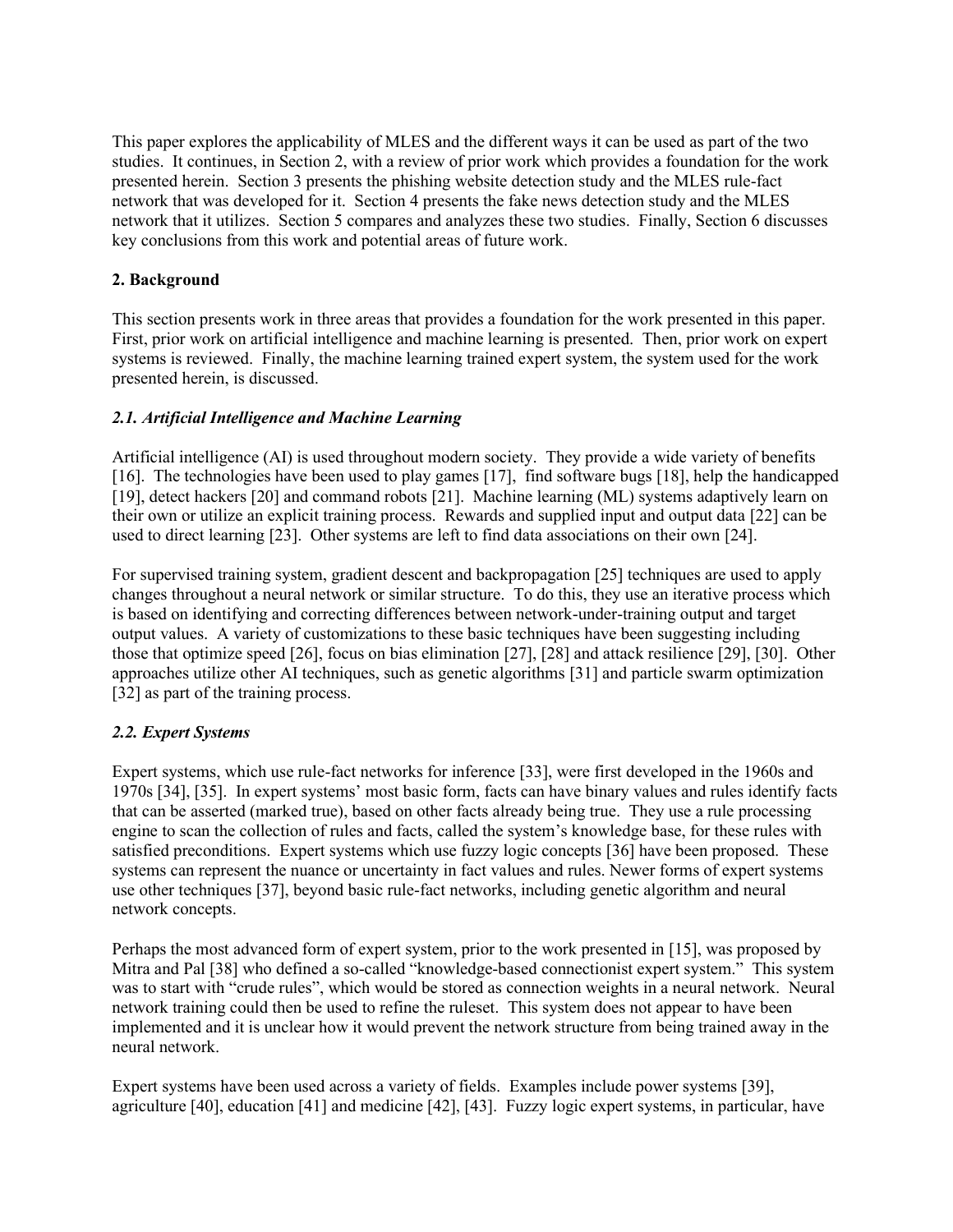been utilized for autonomous vehicle obstacle avoidance [44], medical applications [45]–[47] and even software architecture evaluation [48].

# *2.3. Machine Learning Trained Expert Systems*

This work uses a defensible machine learning-trained expert system approach, that was introduced in [15]. This system combines aspects of expert systems and neural networks and utilizes a gradient descent training technique. Unlike systems proposed prior to this, that technique is performed directly on the expert system's rule-fact network. While there is a limited conceptual similarity to the suggestion in [38] of using neural networks for expert system rule development and refinement, the approach proposed in [15] does not allow the training process to modify the structure, preventing the system from learning illogical, invalid and problematic associations. Instead, the training process is used to distribute error-correction to rules' input fact weightings.

The system incorporates the concepts of partial membership and ambiguity, allowing fact values to be between 0 and 1. Rules, instead of just being logical 'AND' operators, store weighting values that define the contribution of each input fact towards the identified output fact. These weighting values must be between 0 and 1 and sum to 1. As the typical training algorithms used with neural networks, which have different and more rigid structures are not suitable for expert systems, a training algorithm for expert system networks was proposed in [15].

The operations of the system are presented in Figure 1 and the algorithm that is used for determining the level of change that needs to be applied is presented in Figure 2.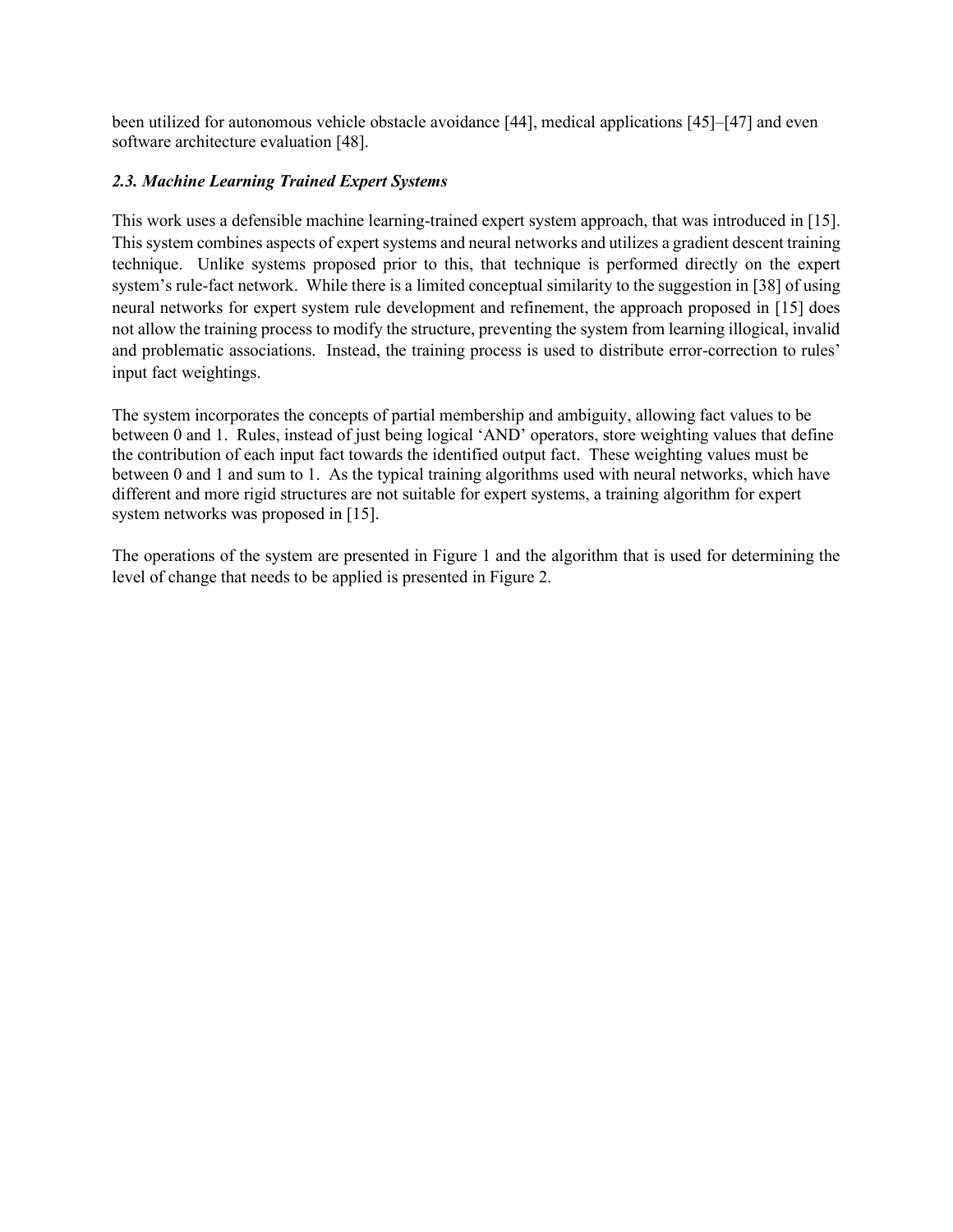

Figure 1. Training Process (modified from [15]).

This system identifies rules that contribute to the output fact. During training, the system-under-training is compared to the supplied data and a portion of the difference is applied to each contributing rule. The exact level of change that is made is based on a configurable velocity value. In [15], the system was trained using a 'perfect' system training technique, as described in [49]; however, in this work it is trained using data from two datasets in a manner that is typical of training in most neural network studies.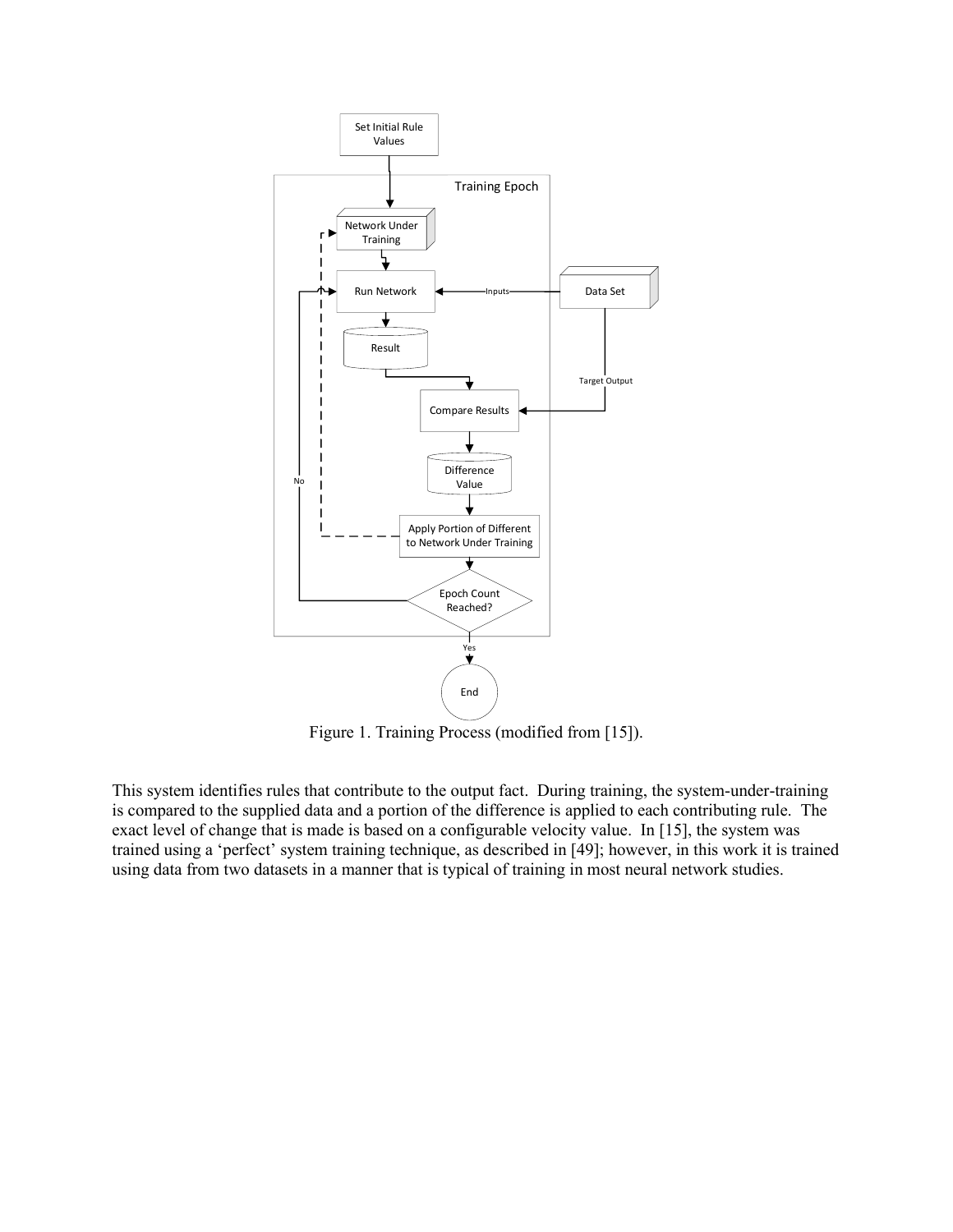

Figure 2. Algorithm for determining node change levels [15].

# **3. Phishing Website Detection Study**

This study explores the detection of phishing websites based on features of the URL and the website it is associated with. The section continues by providing a brief overview of phishing is. It then discusses the dataset that the MLES network has been designed based on and the information it contains. The processing needed to prepare it for use by the MLES system is also discussed. Finally, in this section, the MLES network design is reviewed, with a focus on its key features and the overall methodology used for its development.

# *3.1. Topic Overview*

Phishing [50], [51] is a commonly used social engineering attack. It is typically used to gain information that can be used for authentication or to impersonate a user. By sending messages through email and other mediums, which in many cases impersonate a friend, co-worker or trusted entity, an attacker can obtain credentials or other confidential information without having to breach any physical or digital system. In this form of attack, the human involved is the 'system' that has to be breached. The attackers,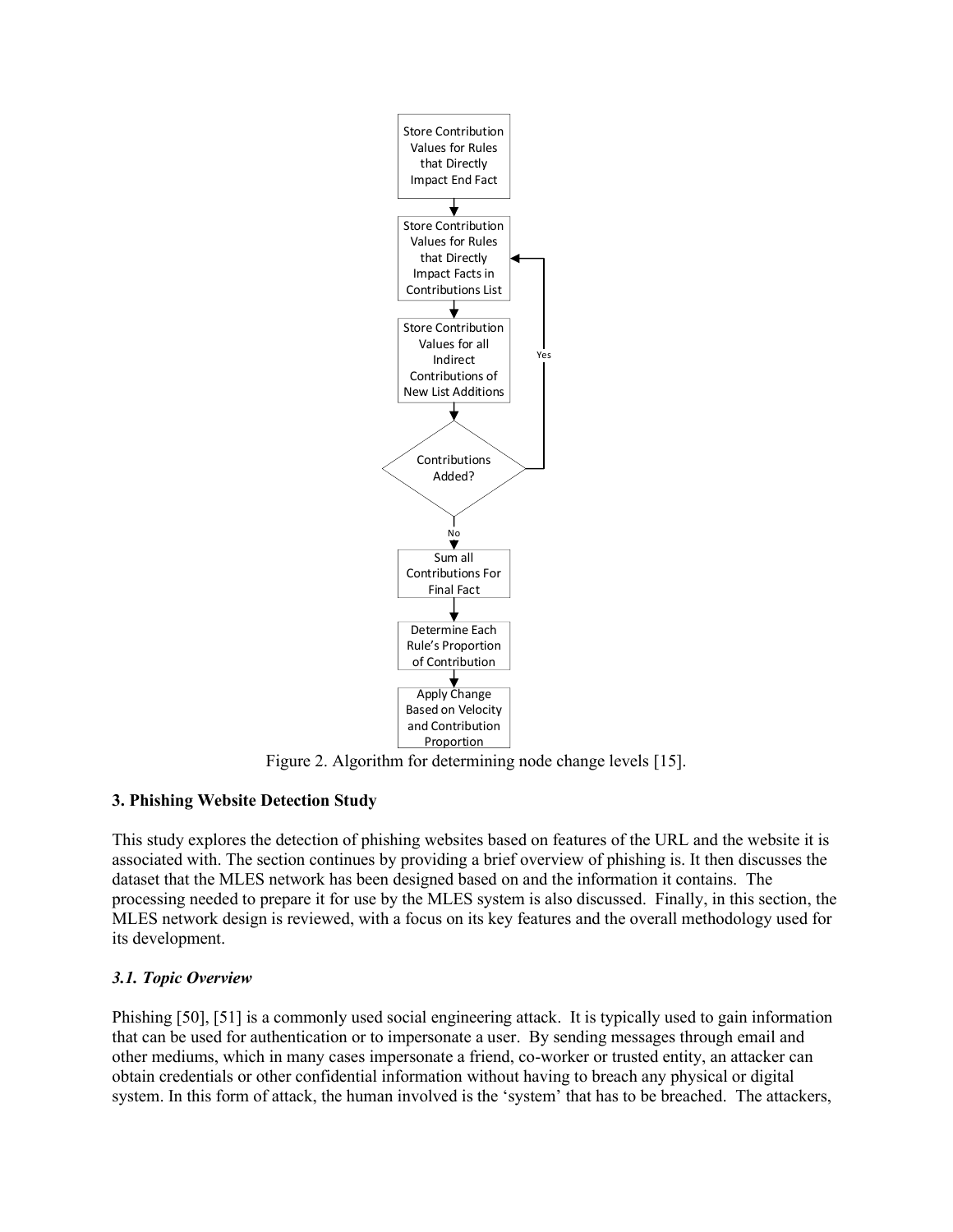thus, are using psychological and other tricks to attempt to get the target to give them the information that they desire.

Several techniques exist for identifying phishing attacks. Both "blacklists"1 and machine learning techniques are used for this purpose. For blocklists, a list of known-bad URLs and domains is created and consulted by message filtering software to determine if a message that has been received is likely to be a phishing attack. Several sources for these lists, such as PhishTank [52], exist. Some provide usersubmitted URLs whereas others blocklists are built autonomously using machine learning models [53].

When machine learning is used, multiple characteristics of a message are analyzed. This includes scanning for known phishing keywords and phrases. The makeup of the target URL and the properties of the website that it links to can also be considered. A neural network can be used to make a determination regarding the legitimacy of the message and its contents.

# *3.2. Dataset*

A dataset developed by Vrbančič [54] was selected for use in this study. It was originally created for evaluating the effectiveness of using deep neural networks for phishing detection. The dataset includes 88,647 entries and 111 features per entry. These features are divided into categories based on the different portions of the URL (as shown in Figure3). The dataset also includes general information about external features of the domain.



### *3.2.1. Data Preprocessing*

Preprocessing was performed to this data to decrease the number of features that would serve as network inputs to the MLES. First, symbol characteristics were combined to form category-wide symbol classifications. Additionally, the values from the dataset were scaled to fall within the range of zero to one used by the MLES software processing system. Additionally, as some entries were missing data for certain features, such as if the URL did not include any parameters or directory, entries were modified so that unreported features were set to the average value of this feature in the dataset, to ensure that the missing feature is not erroneously treated as a zero value.

The dataset was divided into training, testing, and validating subsets. This ensured that the data records that were used to test the effectiveness of the system were not used in the training of the system.

### *3.3. Network Design*

The network implemented to characterize this study for processing in the MLES system (see Figure 4) is largely divided based on the categories that make up the dataset. These are based on the components of the URL (and there is a category for other website information). In most cases, input facts serve as input facts to more than one rule. This allows an increased number of comparisons to take place, as opposed to a more linear design (such as the design used for the fake news detection study which is described

<sup>&</sup>lt;sup>1</sup> The term "blacklist" is used pervasively throughout the computing and cybersecurity literature to refer to this technique. A more appropriate and inoffensive term is "blocklist". This term will be used throughout the remainder of this paper.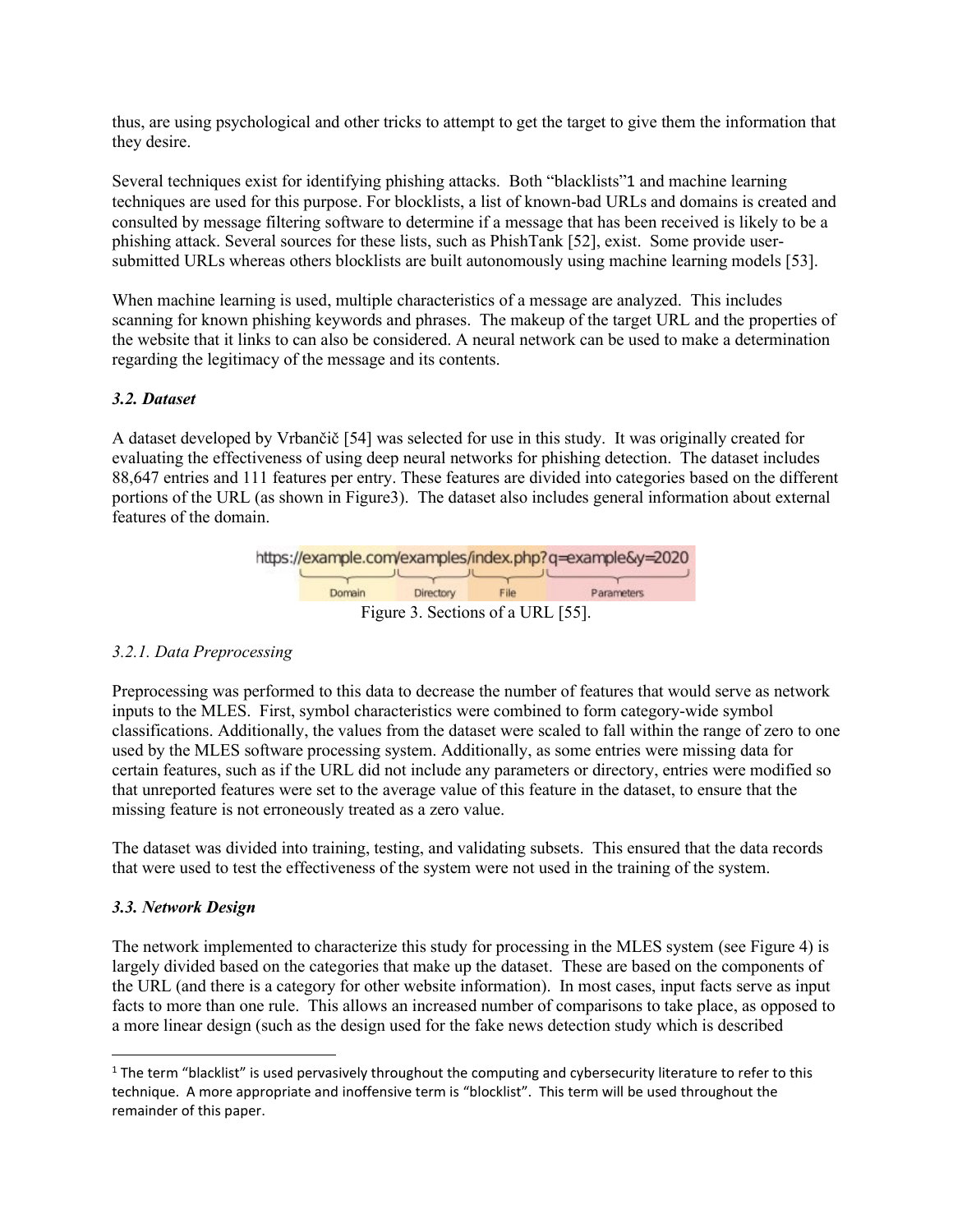subsequently). This study has taken the approach of creating rules to interconnect and create intermediate facts<sup>2</sup> for all logically associated input facts. While this matrix-style design (shown in Figures 5 to 9) is used at low levels, each area is then encapsulated into a single fact that serves as the interface node to other areas of the network. This encapsulating node is at the bottom of each figure, in Figures 5 to 9. These encapsulating facts then participate in rules which results in a final prediction regarding a given presented URL being a phishing attempt website, given the feature data that is presented.



Figure 4. High level overview of the rule-fact network.



Figure 5. Rule-fact network (rules not shown for simplicity) for the general category facts.

 $2$  The term intermediate fact denotes a fact that doesn't correspond to a specific discrete piece of information but rather is used to represent a complex structure within the MLES system.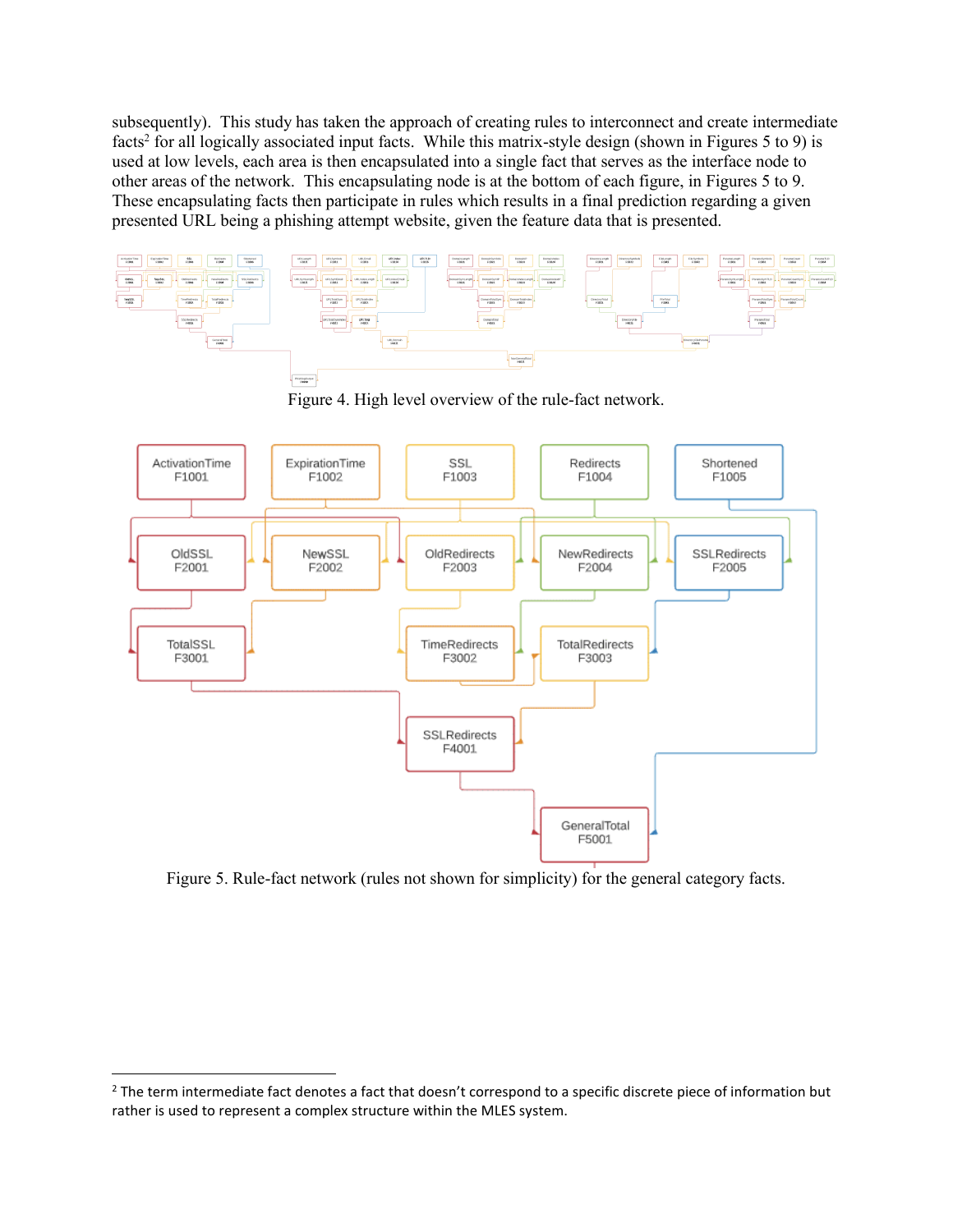

Figure 6. Rule-fact network (rules not shown for simplicity) for entire URL related facts.



Figure 7. Rule-fact network (rules not shown for simplicity) for domain-related facts.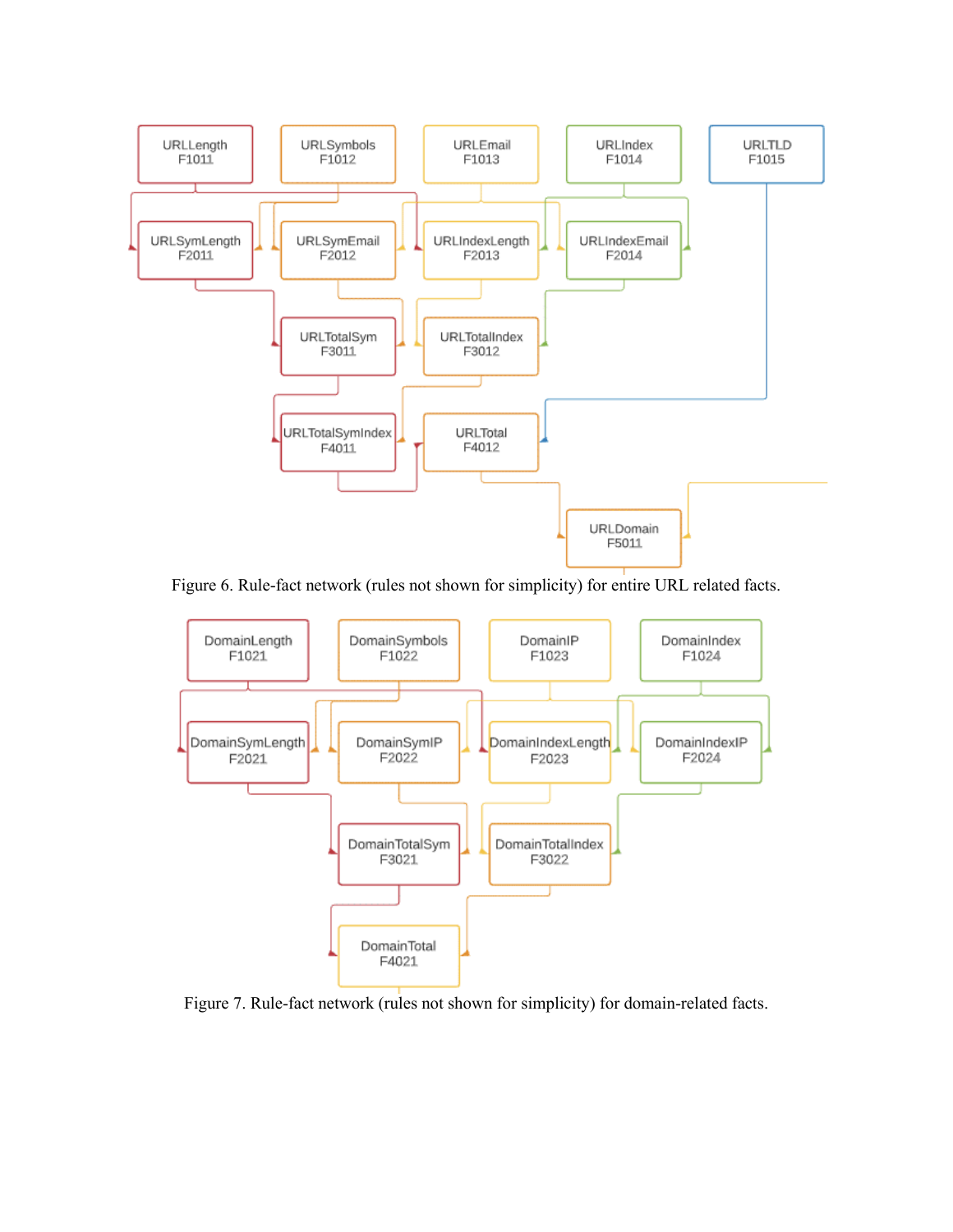

Figure 8. Rule-fact network (rules not shown for simplicity) for the directory (path) and file URL components.



Figure 9. Rule-fact network (rules not shown for simplicity) for the parameters component of the URL.

There is not a single correct way, which is known at present, to design rule-fact networks for use with the MLES system. For each application, the designer has to make decisions and identify facts that correlate with the desired output and determine what facts should be grouped together and encapsulated. Additionally, designers have to make a fundamental decision regarding the level of network interconnectedness and how interconnected a network should be. A key focus of this paper is the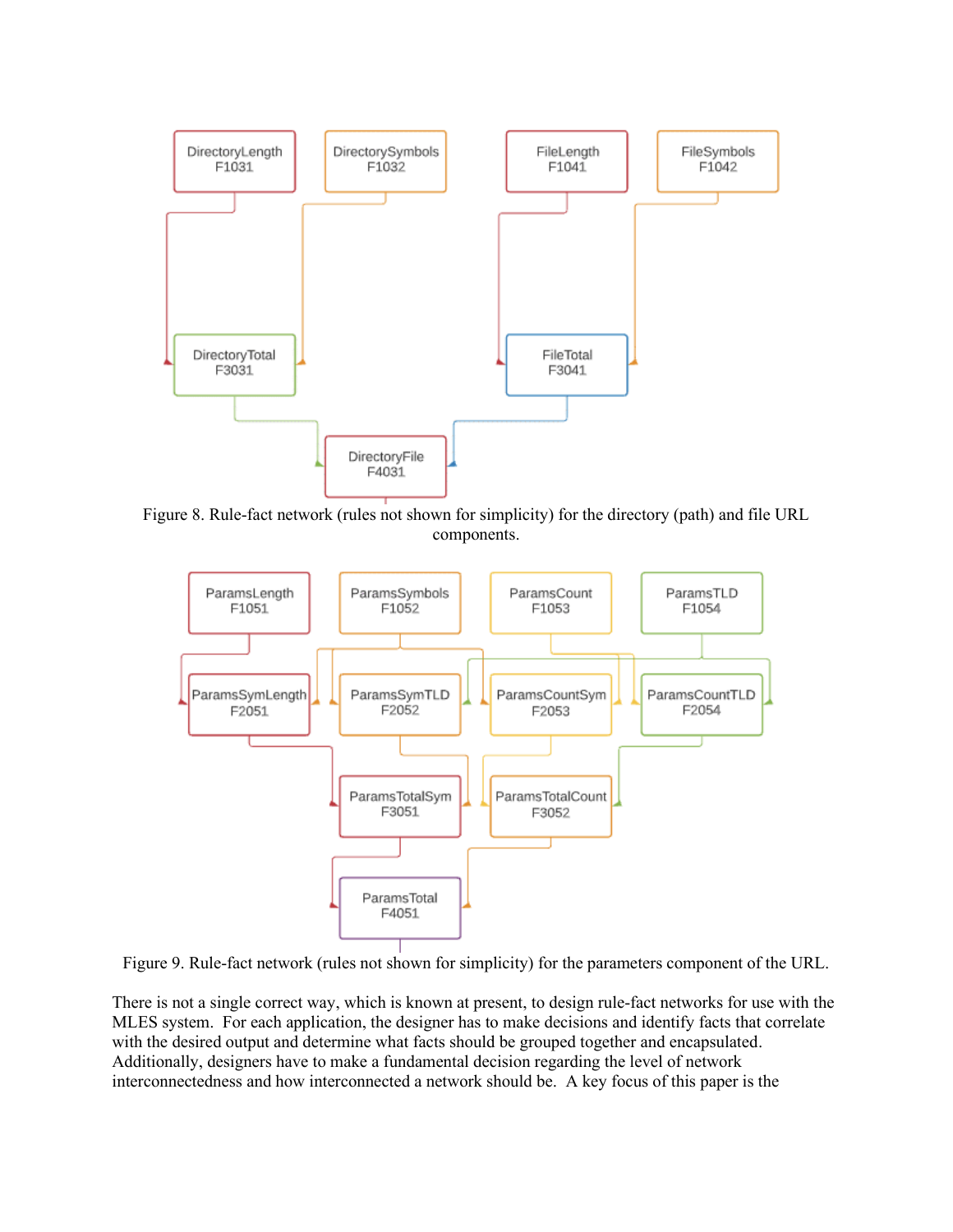comparison of the two design approaches used by the two studies herein. Identifying optimization techniques and heuristics for MLES networks will be a key area of future work.

At present, an approach of making and refining decisions based on system performance after training is required. This facilitates optimization and improvement beyond what is provided by the machine learning training system in MLES which solely modifies rule weightings.

# **4. Fake News Detection Study**

This section provides a description of how the MLES is used for the fake news detection study. It begins with a brief overview of the dangers of fake news to society. This is followed by a description of ways that are utilized to identify fake news. Next, a discussion of how the MLES is used to build a humanunderstandable explainable and defensibly causal rule-fact network. The selection of the dataset, the necessary pre-processing of the data and the network construction process are all discussed.

# *4.1. Danger of fake news*

The rise of social media and other factors have resulted in lots of online content of varying degrees of accuracy. Some of this content, commonly known as fake news, is deliberately deceptive. If believed and followed, it may represent a significant threat to society. Fake news has been blamed for armed attacks [56], influencing presidential elections [57] and numerous other maladies [58]. Individual consumers have been shown to be under-prepared for dealing with information which isn't pre-screened for them for accuracy [59], [60] and to place undue trust in online content [61]. In fact, 55% of Americans have indicated that they are getting news from social media [62], without the benefit of fact checking. Perhaps more concerning is that 75% of Americans have indicated that they have believed fake news headlines [63].

If fake news can be identified, a variety of approaches are possible for preventing its negative impact. These range from warnings and alerts [58] to other more restrictive approaches.

### *4.2. Techniques to detect fake news*

A common method of identifying fake news is to do so manually. There are already several fact-checking websites such as FactCheck.org, AFP Fact Check USA, and PolitiFact that present manual fact checking of some news items. Of course, manual fact checking has an obvious disadvantage of being resource intensive and comparatively slow.

A variety of fake news identification techniques, which use machine learning technology, have been implemented and evaluated. Researchers have demonstrated the capability to identify fake news articles based on features such as the word choice used in text [64], rhetoric structure [65], and the sentiment revealed by the text [66]. Sentiment analysis, which is sometimes referred to as opinion mining, attempts to characterize the writer's view of the article's subject. It is conducted using techniques such as natural language processing. The result of this analysis is typically a number, where a positive value indicates a positive sentiment and a negative value indicates sentiment negativity.

A number of open-source systems for sentiment analysis have been developed. IBM, for example, provides a natural language processing service called Waston Natural Language Understanding for text analytics [67]. Upadhayay and Behzadan used this resource to analyze every sentence in the LIAR dataset and create emotion indexes. They added the results of this analysis to the dataset and named it Sentimental LIAR [66]. This dataset is used for this work.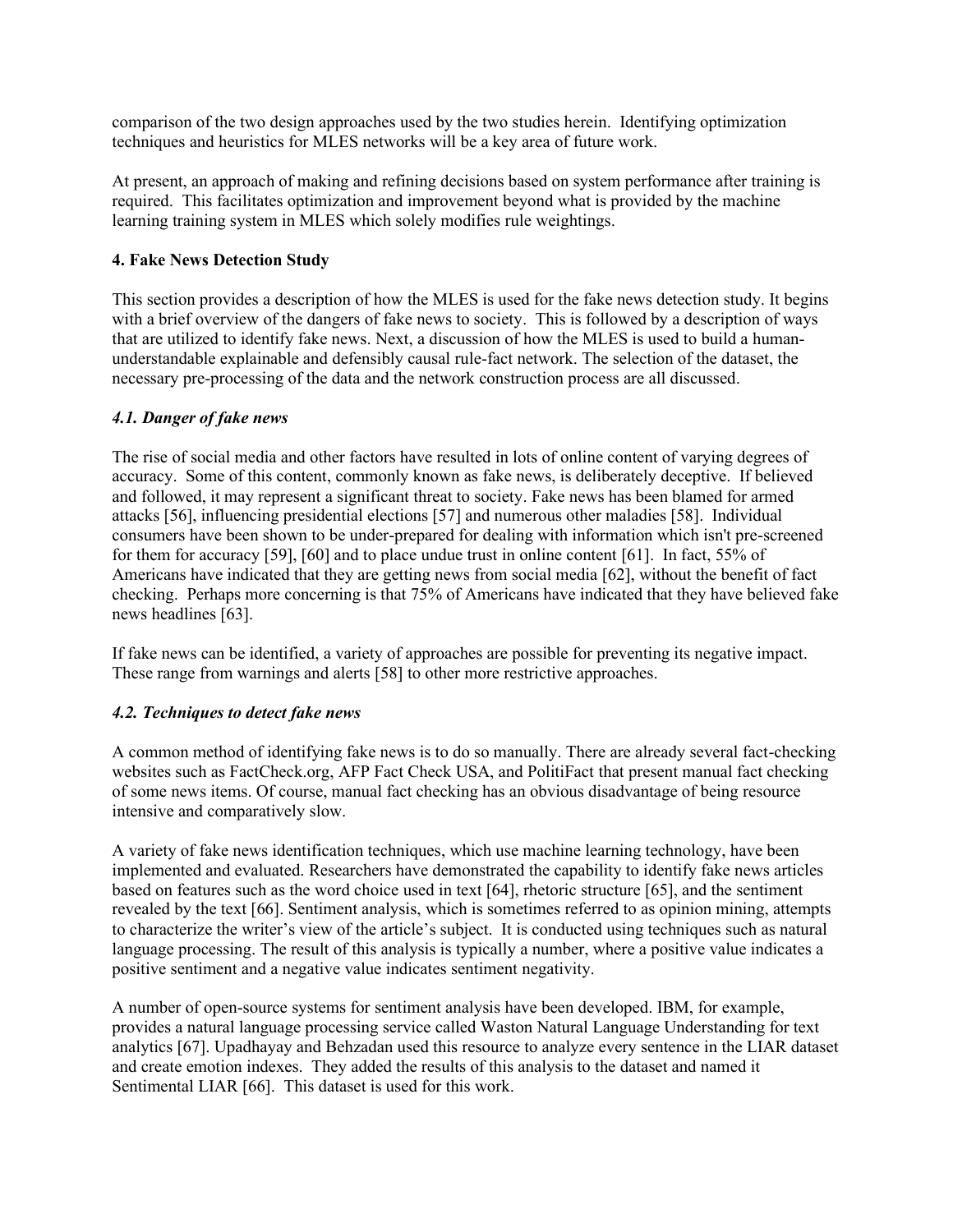## *4.2. Dataset*

The Sentimental LIAR dataset [66] is utilized for this work. Sentimental LIAR is based on an earlier dataset called LIAR [68]. Compared to the LIAR dataset, the new dataset has five added sentiment fields: anger, fear, joy, disgust and sadness. Additionally, the developers of the new dataset have created a truthfulness Boolean value field, which is based on (but reduces the fidelity of) the more nuanced multilevel truthfulness classifications included in the original LIAR dataset. Five fields are also included which represent the "detected level of ... emotional states" [66].

The dataset includes 30 fields and 12,786 records. The records are divided into three subsets: the train set with 10,236 records, the test set with 1,267 records and the validation set which has 1,283 records.

# *4.3. Data processing*

It is necessary to process the dataset to facilitate its importation and use in the MLES. This processing is now discussed.

First, the text-based label field is transformed into a numerical value. The label field has six possible values: pants-fire, FALSE, half-true, barely-true, mostly-true, and TRUE. These were converted to the values of 0.0, 0.1, 0.5, 0.6, 0.75, and 1.0.

For free text data, typographical and spelling corrections were made. The general approach to this type of data started with counting the number of occurrences of each word or phrase across all entries in the training dataset. Those with too few occurrences (i.e., less than 20) were replaced with "other" or "unknown", as appropriate for the field. For example, compared to the Democratic and the Republican parties, the less frequently included Green party was be replaced with "unknown". From here, the text needs to be transformed into a number that the MLES system can process. This is done by determining what the average truth numeric score is for each word or phrase and utilizing that. For blank values, the average value of the particular field is used. As required by the MLES, all numbers were on a scale from 0 to 1. Notably, other approaches to this text processing step are possible. Further analysis in this area has been identified as a prospective topic for future work.

### *4.4. Network design*

To facilitate analysis of the truthfulness of each news article, a MLES rule-fact network was developed. In developing this network, the role of each indicator in detecting fake news was analyzed. Indicators that related to the same area were grouped together. Unlike the phishing study, presented previously, facts were used in a single location in the network and were not connected as inputs to multiple rules, creating a linear network structure. In some cases intermediate facts (which don't correspond to a specific piece of knowledge) were utilized to facilitate the grouping of multiple input facts.

An overview of the network that was developed is presented in Figure 10. Figures 11 to 14 provide detailed views of each area of the network. The input facts were divided into three primary categories: text background (Figure 11), speaker background (Figure 12) and emotion scores (Figure 13). The text background includes the sentiment score for the communication and the type of communication that it is. The speaker background includes the speaker's state, party, job and a credibility score. Finally, the emotion scores are the five scores discussed previously based on textual analysis.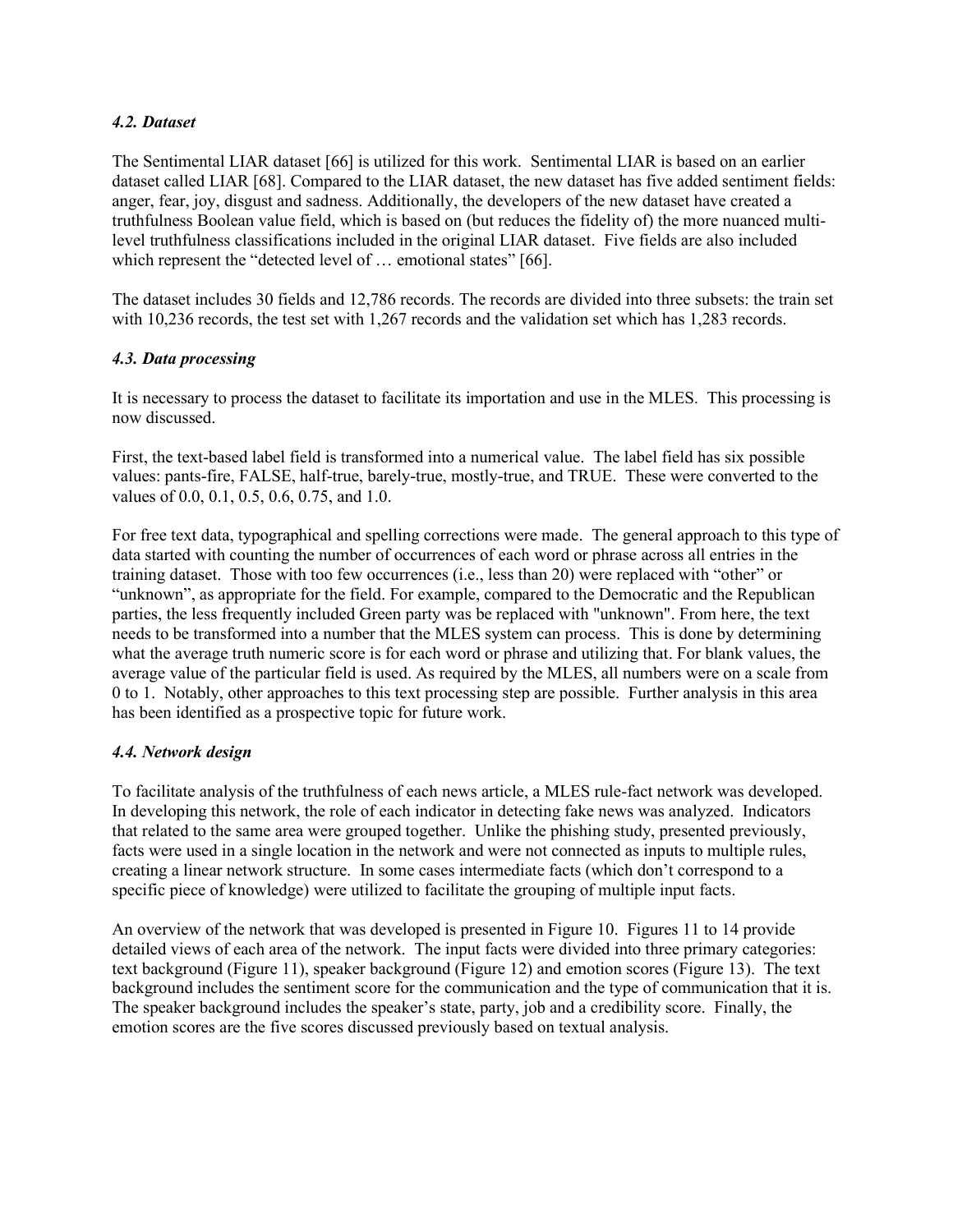

Figure 10. Overview of the rule-fact network used for the fake news detection study.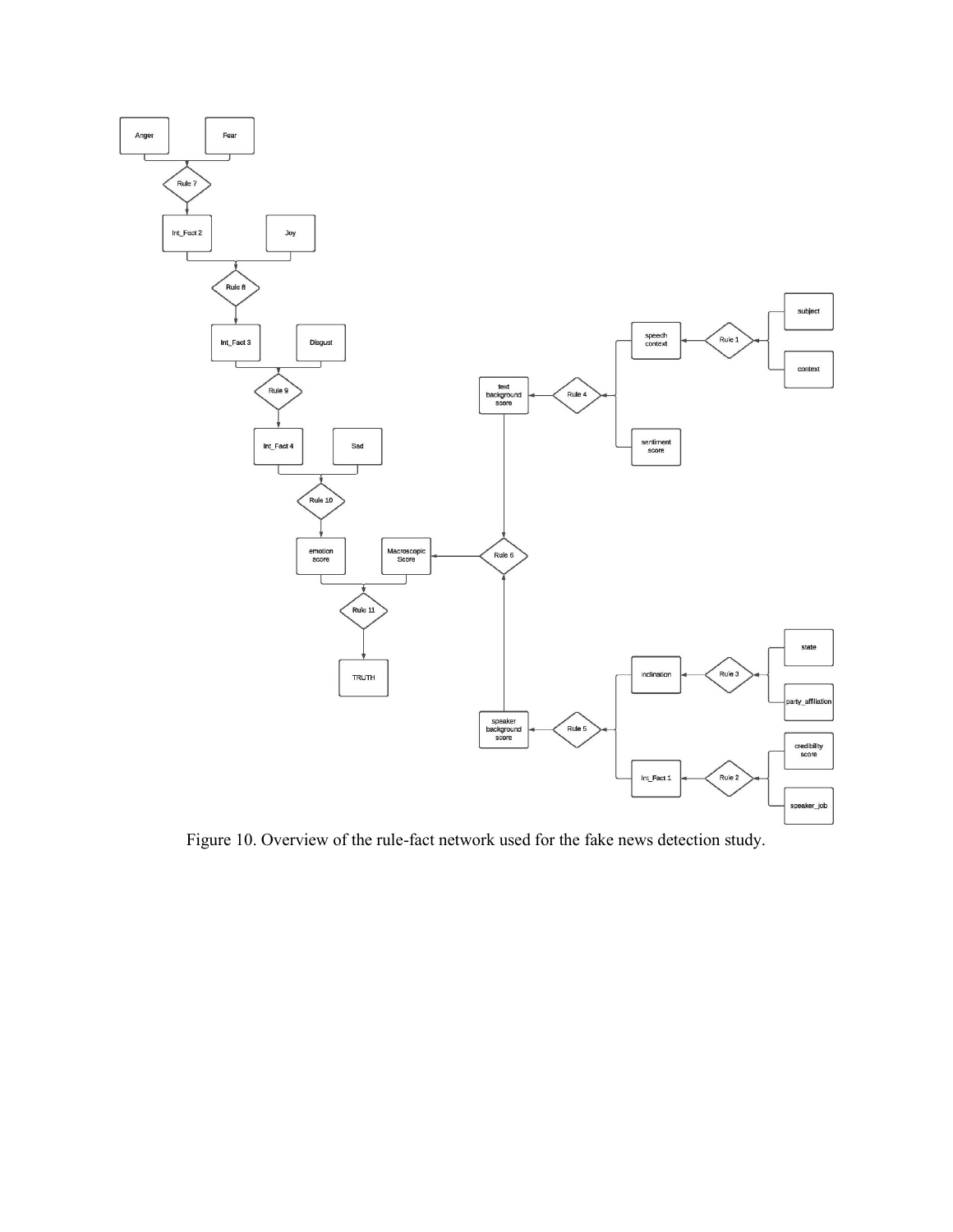

Figure 12. Speaker background related input facts network region.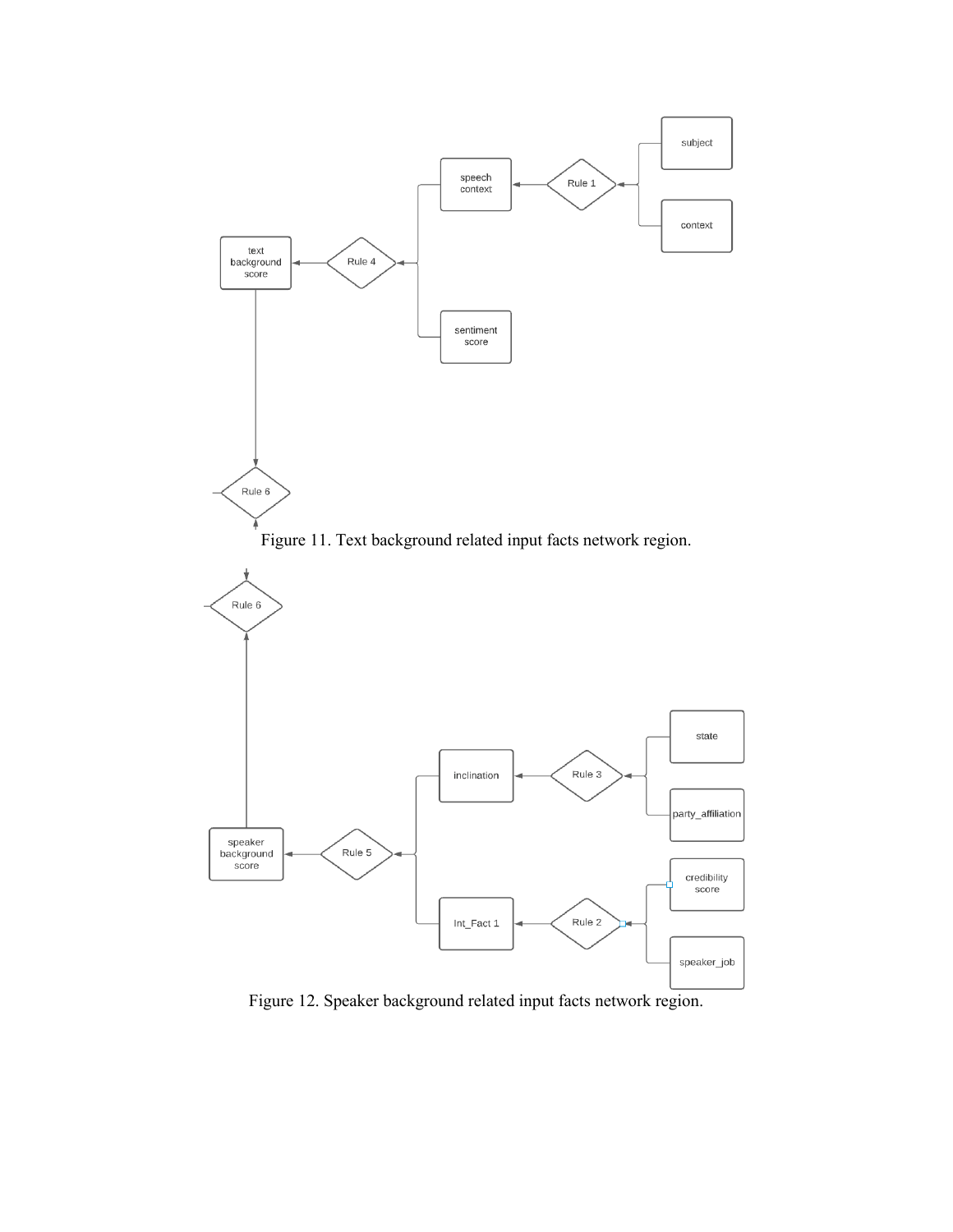

Figure 13. Emotion scores network region.



Figure 14. Facts that directly contribute to the output (TRUTH) value network region.

As the diagrams show, all the input facts are divided into three groups. Then, the text and speaker background related facts are combined into a macroscopic score, which is finally combined with the emotion score to produce the output value.

### **5. Study Comparison**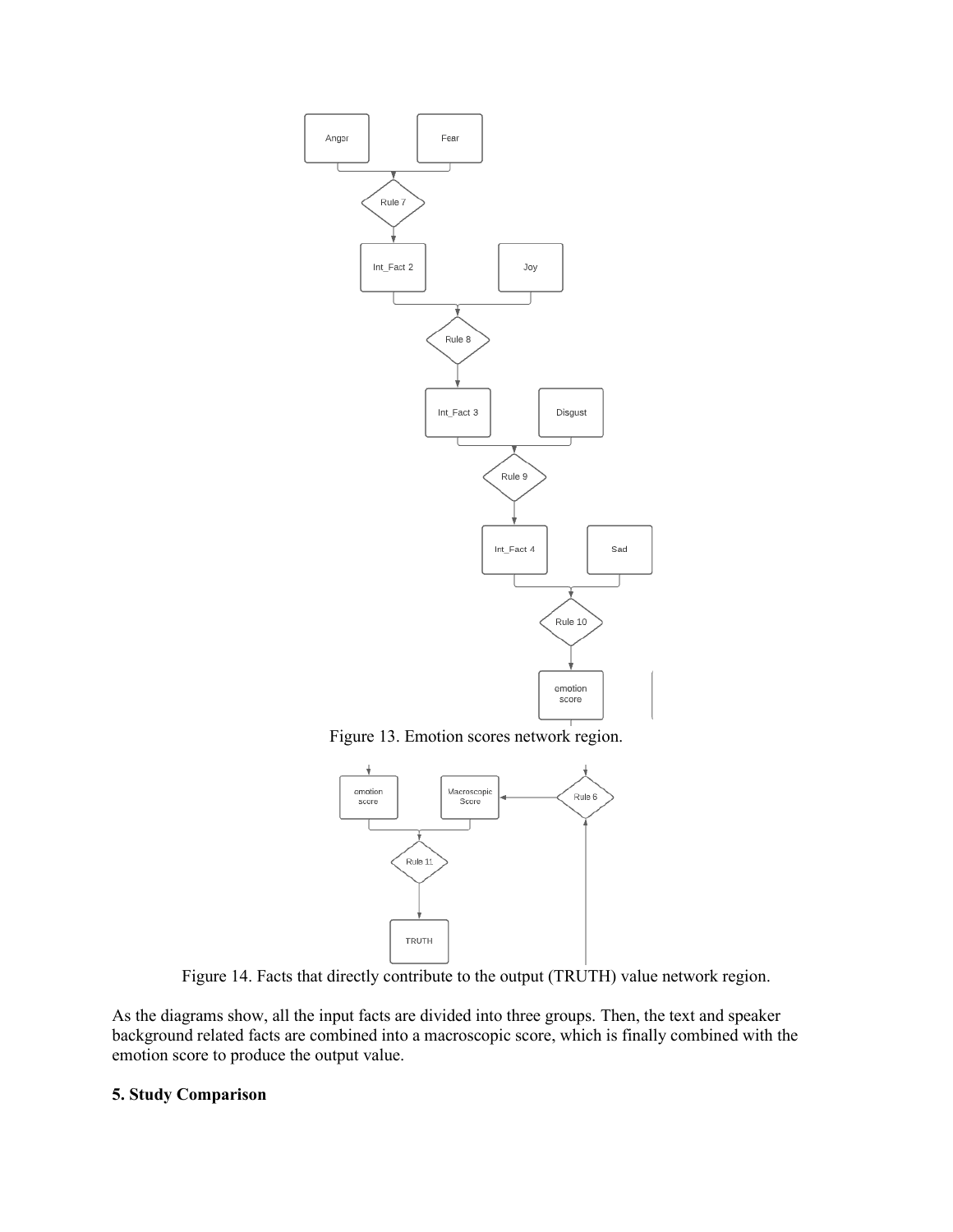The two studies that have been described in the previous sections have been conducted independently. However, there are some helpful observations that can be made by looking at the two of them together. This section compares and contrasts the studies in two key areas: their network designs and datasets.

# *5.1. Networks designs*

While MLES is designed to be domain agnostic and is used across different domains, a key goal of using the system is to make the results of the machine learning process easily understandable and to prevent illogical and non-causal relationships from being learned by the system's training process. As the two studies discussed herein have shown, there is considerable flexibility in network design, while still achieving these goals.

A key benefit of MLES enjoyed by both studies is the ability to assess exactly which facts influence a given result. Thus, the fake news detection project – in addition to trying to develop a functional system – is also an attempt to understand which variables play a role in effectively detecting fake news. Similarly, the phishing project is – again, in addition to developing a functional system – an attempt to discover which variables are important in detecting phishing URLs. In both cases, the studies started from datasets that have been used for neural network-based classification. Thus, exact nature of the classification process and decision that was used (i.e., the internal workings of the neural network and the meaning of these workings) are unknown.

Both projects independently developed<sup>3</sup> their networks. In some ways, they produced similar results. The MLES design capabilities provided significant freedom in determining which associations between and encapsulations of facts to make, as well as flexibility in regards to the overall structure of the network.

The networks differ in their overall size and, of course, in their particular rule-fact composition. For the fake news identification study, the network has a smaller and more linear design. It is based on a dataset with a smaller number of fields. Some fields were pre-processed for importation into the MLES system.

The phishing study, on the other hand, has a larger network with a more interconnected structure. It started from a dataset with significantly more fields and somewhat reduced the number that are used through combining them prior to their importation into the MLES. Unlike the fake news detection study, the phishing study network includes certain facts as input facts to more than one rule.

This initial comparative study serves to document the design decisions made by these two projects as well as to demonstrate how MLES can be utilized. IT also serves to highlight the flexibility tha the MLES system provides with regards to supported network designs. However, in the longer term, the comparison of the results of these two studies will also inform future decision making in regards to whether the size and/or complexity of the MLES network plays a role (and, if so, to what extent it is impactful) in the effectiveness of system implementations. The analysis of this is a key area of planned future work.

### *5.2. Datasets*

As discussed above, the two projects utilized datasets that were dissimilar interms of their composition and how they were utilized. While both were pre-processed, the phishing dataset had fields combind to simplify the MLES network, prior to the data being imported into the system for training and testing.

<sup>&</sup>lt;sup>3</sup> This is not meant to assert that there was no communications or collaboration between the projects, just that they didn't work together to build similar networks.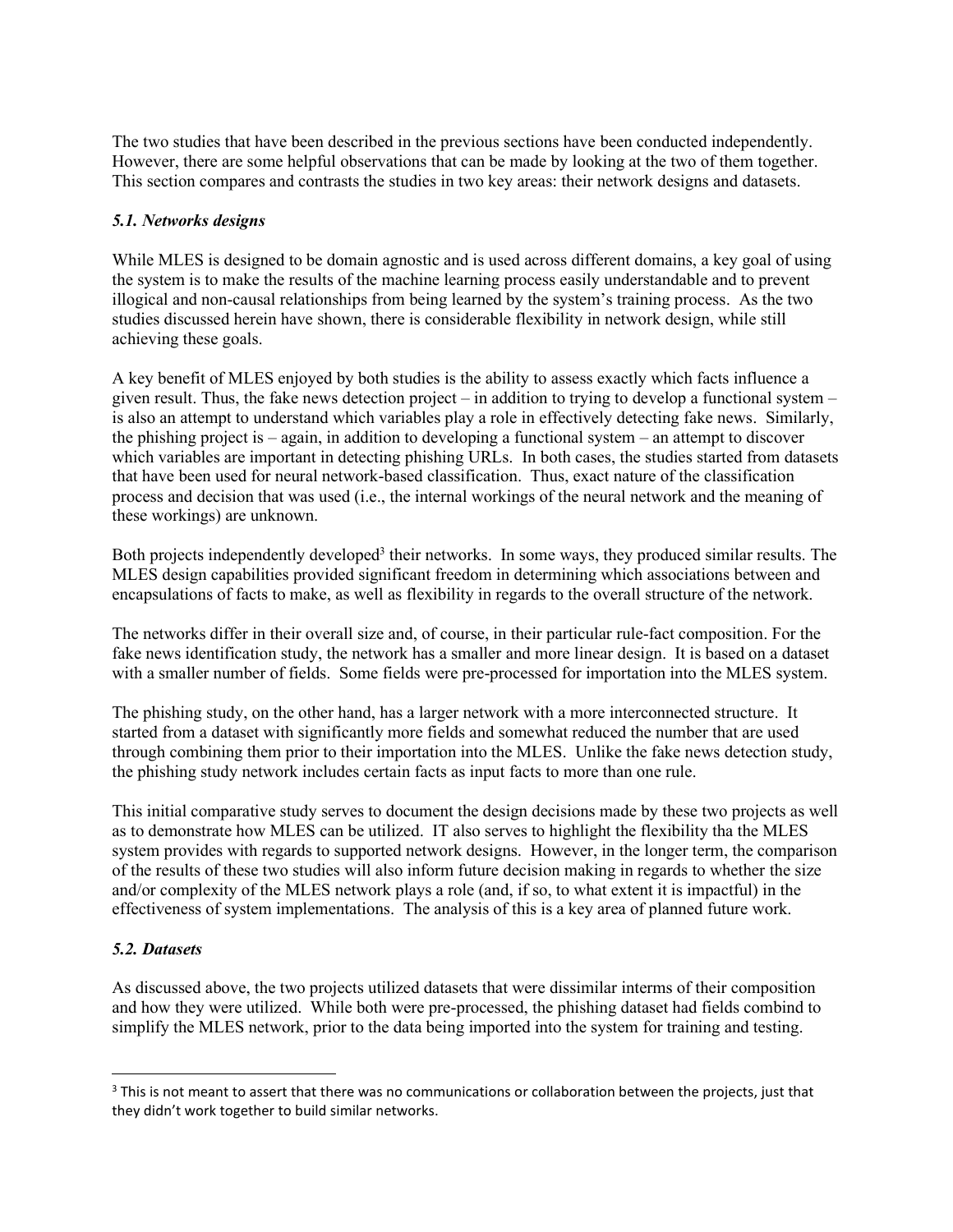Despite these differences, and although the MLES does not have an explicit grouping feature, a similar grouping structure was utilized in both of the studies. The input facts in the phishing detection project are divided into two principal groups: URL properties and domain status. Similarly, the input facts in the fake news detection project are grouped into three groups based upon background information of the speech and speaker as well as the emotions revealed.

While the network structure has some similarities, the data used in each project differs in regards to how it is obtained. For the phishing project, the data is a direct property of the URL or website that can be reproducibly obtained. The fake news project, however, uses data that has significant subjectivity to it, in terms of truth/falsity status and other characteristics. The classification of emotions, for example, is highly subject (whether the decision is made by a person or a program such as IBM's Watson, which was used in making the Sentimental LIAR dataset [66]). These differences can potentially impact how effective classification can be and the effectiveness of various classification system techniques, which must deal with data noise, contradictions and errors which may prospectively result in degraded training and output data. As with the network structure, the analysis of the systems efficacy with regards to data characteristics will be a key area of future study.

# **6. Conclusion**

This paper has discussed the use of the MLES system in two separate areas of study. It has demonstrated that the MLES system is able to support network designs for both areas, despite key differences in data and the network design approach taken by the researchers. It has, thus, demonstrated the effectiveness of the MLES system for the domains – future work will serve to characterize system effectiveness for the processing the particular datasets and evaluate the results of this processing.

Although phishing site identification and fake news detection are not new fields, minimal work in both areas has been done using explainable (much less defensible) machine learning systems. The phishing study explored the relationship between the various data factors, including symbol frequency, URL section lengths, and domain statistics such as registration duration and SSL support, which contribute to decision making. The fake news study, similarly, explored how various emotions, the context in which the statements are made, and the background of the speakers influence the likelihood of an article being intentionally deceptive 'fake news' content.

This paper has also discussed how the MLES can be used with real-world data and shown how it can be used with existing datasets that were developed for use with neural network techniques. Issues with traditional neural networks, which MLES is responsive to, have been discussed. Fundamentally, the goal of these two studies, as well as the MLES in general, is to make highly accurate decisions that system users and impacted individuals can understand and rely upon, due to the guarantees made by the MLES model of using a training-inviolate network.

In addition to seeking to answer their own research questions, these two studies also serve to demonstrate that the MLES can be applied to a wide range of areas of study and support varied different network designs. The fake news detection study utilizes a simple and linear network while the phishing websites detection study utilizes a more complex network. In the first study, facts are used once, while the second study utilizes input facts with multiple rules. The two studies have also demonstrated that the MLES can support multiple different types of data via simple pre-processing steps. The phishing study, for example, utilized data that included combinations of numbers, letters, and symbols. The fake news study, alternately, used data comprised of words and sentences.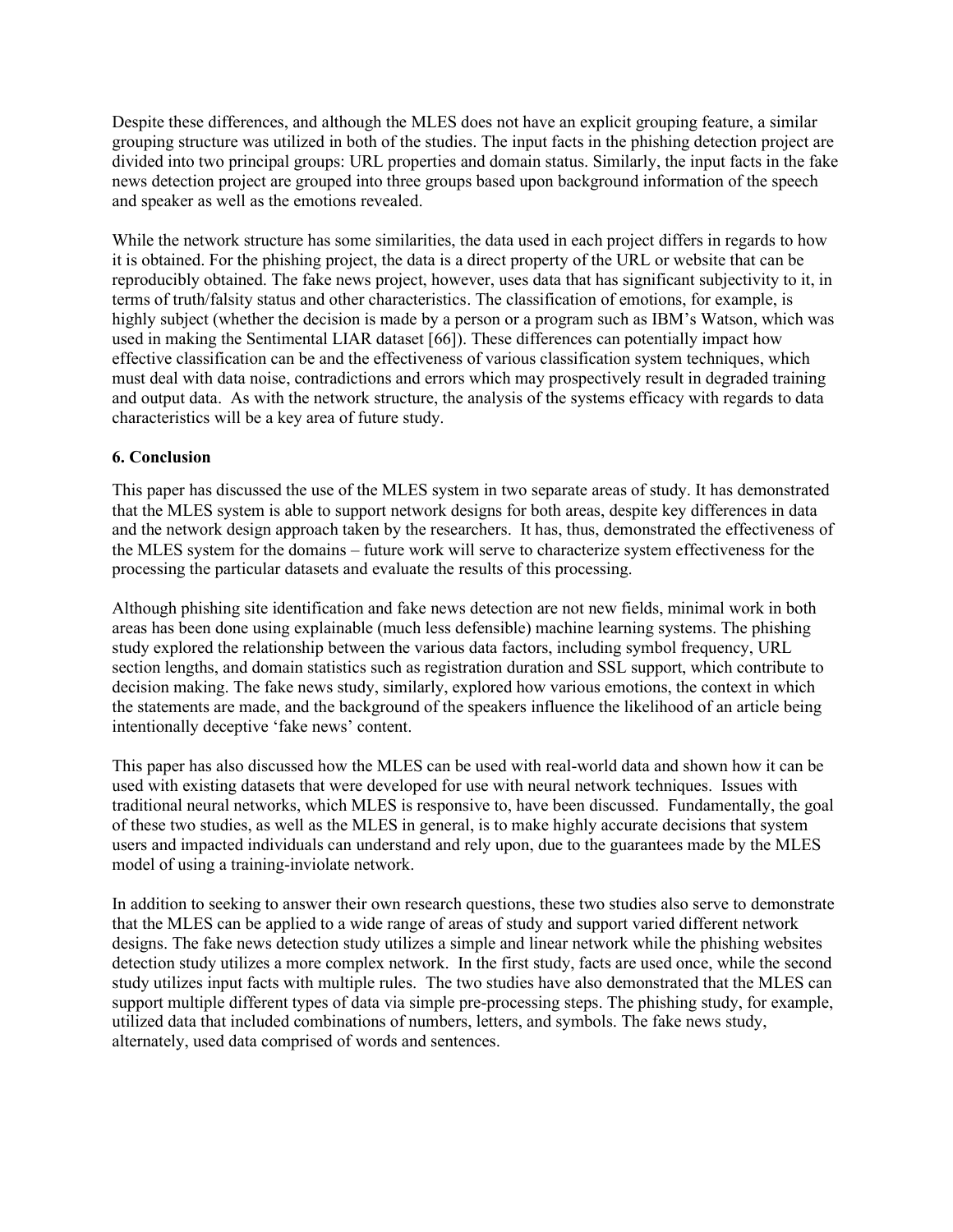Both studies have key areas of identified future work. In terms of network design, the fake news detection study plans to assess other datasets with additional (and different) variables. As part of this, different network designs may be evaluated, both in regards to new and existing data fields.

Both projects are undergoing the training and refinement using the MLES system to determine how to best support their application areas. Not only will this process produce functional systems for the two domain areas, it will also inform future development of the MLES system itself.

Both projects share a goal of helping to reduce the labor required for the detection of harmful conditions. They seek to prevent users from falling victim to their respective maladies. By doing this autonomously, they allow users to be protected across the internet – instead of just using (or only benefiting from the system when using) pre-screened websites and content. Of course, these benefits only accrue if users actually use the protection systems. Thus, the MLES system serves an important role of driving trust in warning (and potentially blocking) decision making by making it understandable and guaranteeing that only causal factors are considered in making restrictive decisions or recommendations.

### **Acknowledgements**

This work has been partially supported by the U.S. National Science Foundation (NSF Award # 1757659). Facilities and other resources have been provided by the NDSU Department of Computer Science. Thanks is given to Logan Brown and Reid Pezewski for their feedback on network creation and a draft of this manuscript.

### **References**

- [1] "Neural networks for control," *Proc. 1999 Am. Control Conf. (Cat. No. 99CH36251)*, pp. 1642– 1656 vol.3, 1999, doi: 10.1109/ACC.1999.786109.
- [2] S. S. Keerthi, S. K. Shevade, C. Bhattacharyya, and K. R. K. Murthy, "Improvements to Platt's SMO algorithm for SVM classifier design," *Neural Comput.*, vol. 13, no. 3, pp. 637–649, Mar. 2001, doi: 10.1162/089976601300014493.
- [3] G. H. John and P. Langley, "Estimating Continuous Distributions in Bayesian Classifiers," *undefined*, 1995.
- [4] J. R. Quinlan, "C4.5: Programs for Machine Learning," *undefined*, 1992.
- [5] D. W. Aha, D. Kibler, and M. K. Albert, "Instance-Based Learning Algorithms," *Mach. Learn.*, vol. 6, no. 1, pp. 37–66, 1991, doi: 10.1023/A:1022689900470.
- [6] J. Han and M. Kamber, "Data Mining: Concepts and Techniques," *undefined*, 2000.
- [7] K. Krishna and M. N. Murty, "Genetic K-means algorithm," *IEEE Trans. Syst. Man, Cybern. Part B Cybern.*, vol. 29, no. 3, pp. 433–439, 1999, doi: 10.1109/3477.764879.
- [8] H. S. Park and C. H. Jun, "A simple and fast algorithm for K-medoids clustering," *Expert Syst. Appl.*, vol. 36, no. 2, pp. 3336–3341, Mar. 2009, doi: 10.1016/J.ESWA.2008.01.039.
- [9] S. R. Eddy, "What is a hidden Markov model?," *Nat. Biotechnol. 2004 2210*, vol. 22, no. 10, pp. 1315–1316, Oct. 2004, doi: 10.1038/nbt1004-1315.
- [10] S. U. Noble, "Algorithms of Oppression," *Algorithms of Oppression*, Mar. 2019, doi: 10.2307/J.CTT1PWT9W5.
- [11] A. Rahman, "Algorithms of oppression: How search engines reinforce racism:," *https://doi.org/10.1177/1461444819876115*, vol. 22, no. 3, pp. 575–577, Sep. 2019, doi: 10.1177/1461444819876115.
- [12] H. Lebovits, "Automating Inequality: How High-Tech Tools Profile, Police, and Punish the Poor," *Public Integr.*, vol. 21, no. 4, pp. 448–452, Jul. 2019, doi: 10.1080/10999922.2018.1511671.
- [13] T. Doyle, "Weapons of Math Destruction: How Big Data Increases Inequality and Threatens Democracy," *Inf. Soc.*, vol. 33, no. 5, pp. 301–302, Oct. 2017, doi: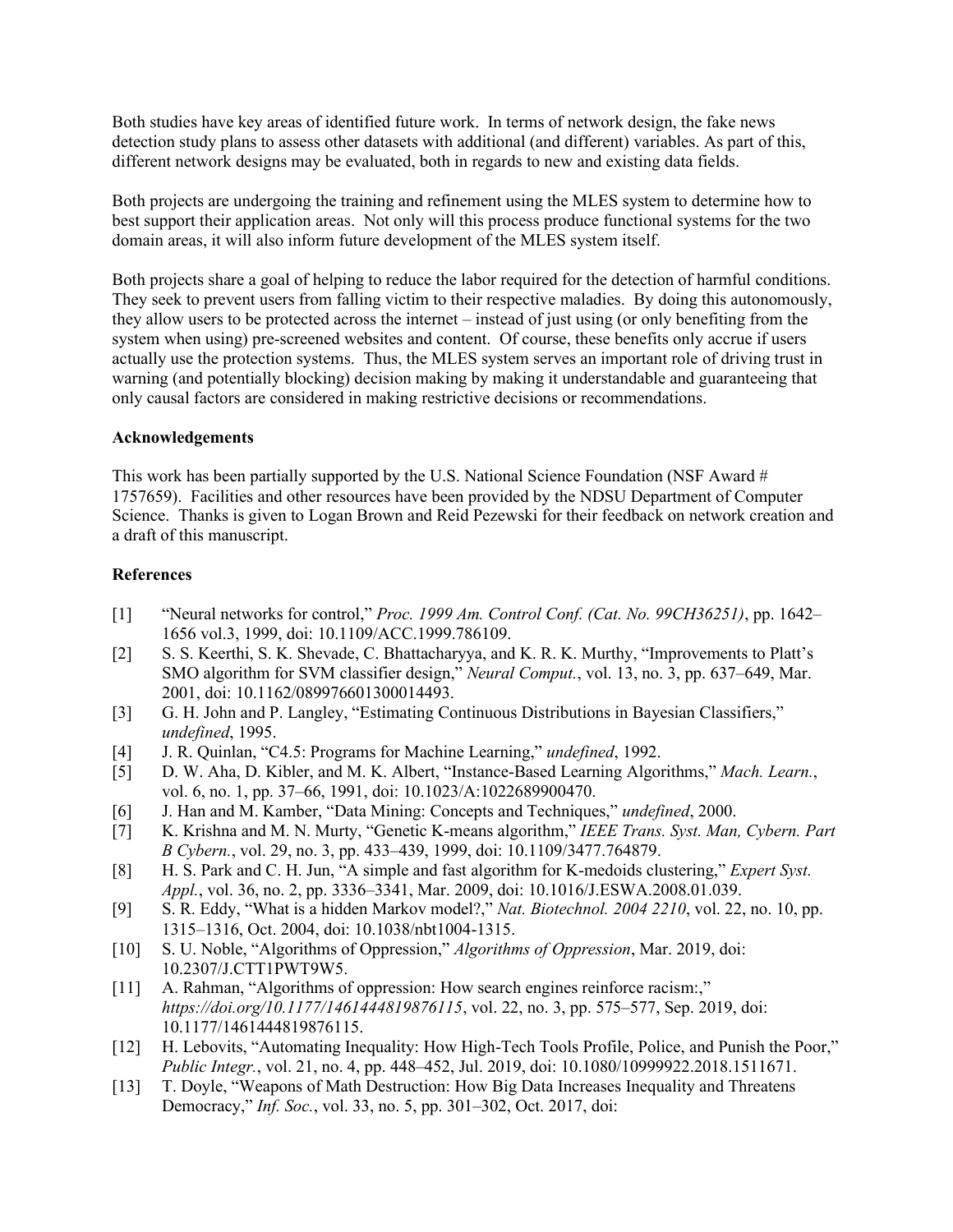10.1080/01972243.2017.1354593.

- [14] "Trump Twitter: Republicans and Democrats split over freedom of speech | Donald Trump | The Guardian." .
- [15] J. Straub, "Expert system gradient descent style training: Development of a defensible artificial intelligence technique," *Knowledge-Based Syst.*, p. 107275, Jul. 2021, doi: 10.1016/j.knosys.2021.107275.
- [16] M. Nadimpalli, "Artificial Intelligence Risks and Benefits," *Int. J. Innov. Res. Sci. Eng. Technol.*, vol. 3297, 2007, Accessed: Jun. 25, 2020. [Online]. Available: https://www.researchgate.net/publication/319321806.
- [17] S. He *et al.*, "Game player strategy pattern recognition and how UCT algorithms apply preknowledge of player's strategy to improve opponent AI," in *2008 International Conference on Computational Intelligence for Modelling Control and Automation, CIMCA 2008*, 2008, pp. 1177–1181, doi: 10.1109/CIMCA.2008.82.
- [18] A. Tosun, A. Bener, and R. Kale, "AI-Based Software Defect Predictors: Applications and Benefits in a Case Study," Jul. 2010. Accessed: Jun. 25, 2020. [Online]. Available: https://www.aaai.org/ocs/index.php/IAAI/IAAI10/paper/view/1561.
- [19] H. A. Yanco and J. Gips, "Preliminary investigation of a Semi-Autonomous Robotic Wheelchair Directed Through Electrodes," in *Proceedings of the Rehabilition Engineering Society of North America Annual Conference*, Jun. 1997, pp. 414–416, Accessed: Jun. 25, 2020. [Online]. Available: www.cs.bc.edu/~gips/EagleEyes.
- [20] Z. A. Baig, M. Bager, and A. I. Khan, "A pattern recognition scheme for Distributed Denial of Service (DDoS) attacks in wireless sensor networks," in *Proceedings - International Conference on Pattern Recognition*, 2006, vol. 3, pp. 1050–1054, doi: 10.1109/ICPR.2006.147.
- [21] S. C. Jacobsen *et al.*, "Research Robots for Applications in Artificial Intelligence, Teleoperation and Entertainment," *Int. J. Rob. Res.*, vol. 23, no. 4–5, pp. 319–330, Apr. 2004, doi: 10.1177/0278364904042198.
- [22] R. Caruana and A. Niculescu-Mizil, "An empirical comparison of supervised learning algorithms," in *ACM International Conference Proceeding Series*, 2006, vol. 148, pp. 161–168, doi: 10.1145/1143844.1143865.
- [23] Y. Duan, X. Chen, R. Houthooft, J. Schulman, and P. Abbeel, "Benchmarking Deep Reinforcement Learning for Continuous Control," 2016, Accessed: Jun. 25, 2020. [Online]. Available: https://github.com/.
- [24] G. Paliouras, C. Papatheodorou, V. Karkaletsis, and C. . Spyropoulos, "Discovering user communities on the Internet using unsupervised machine learning techniques," *Interact. Comput.*, vol. 14, no. 6, pp. 761–791, Dec. 2002, doi: 10.1016/S0953-5438(02)00015-2.
- [25] R. Rojas, "The Backpropagation Algorithm," in *Neural Networks*, Berlin: Springer Berlin Heidelberg, 1996, pp. 149–182.
- [26] R. Battiti, "Accelerated Backpropagation Learning: Two Optimization Methods," *Complex Syst.*, vol. 3, no. 4, pp. 331–342, 1989, Accessed: Feb. 22, 2021. [Online]. Available: https://www.complex-systems.com/abstracts/v03\_i04\_a02/.
- [27] C. Aicher, N. J. Foti, and E. B. Fox, "Adaptively Truncating Backpropagation Through Time to Control Gradient Bias," in *Proceedings of The 35th Uncertainty in Artificial Intelligence Conference*, Aug. 2020, pp. 799–808, Accessed: Feb. 22, 2021. [Online]. Available: http://proceedings.mlr.press/v115/aicher20a.html.
- [28] L. Chizat and F. Bach, "Implicit Bias of Gradient Descent for Wide Two-layer Neural Networks Trained with the Logistic Loss," *Proc. Mach. Learn. Res.*, vol. 125, pp. 1–34, Jul. 2020, Accessed: Feb. 22, 2021. [Online]. Available: http://proceedings.mlr.press/v125/chizat20a.html.
- [29] P. Zhao, P. Y. Chen, S. Wang, and X. Lin, "Towards query-efficient black-box adversary with zeroth-order natural gradient descent," *arXiv*, vol. 34, no. 04. arXiv, pp. 6909–6916, Feb. 18, 2020, doi: 10.1609/aaai.v34i04.6173.
- [30] Z. Wu, Q. Ling, T. Chen, and G. B. Giannakis, "Federated Variance-Reduced Stochastic Gradient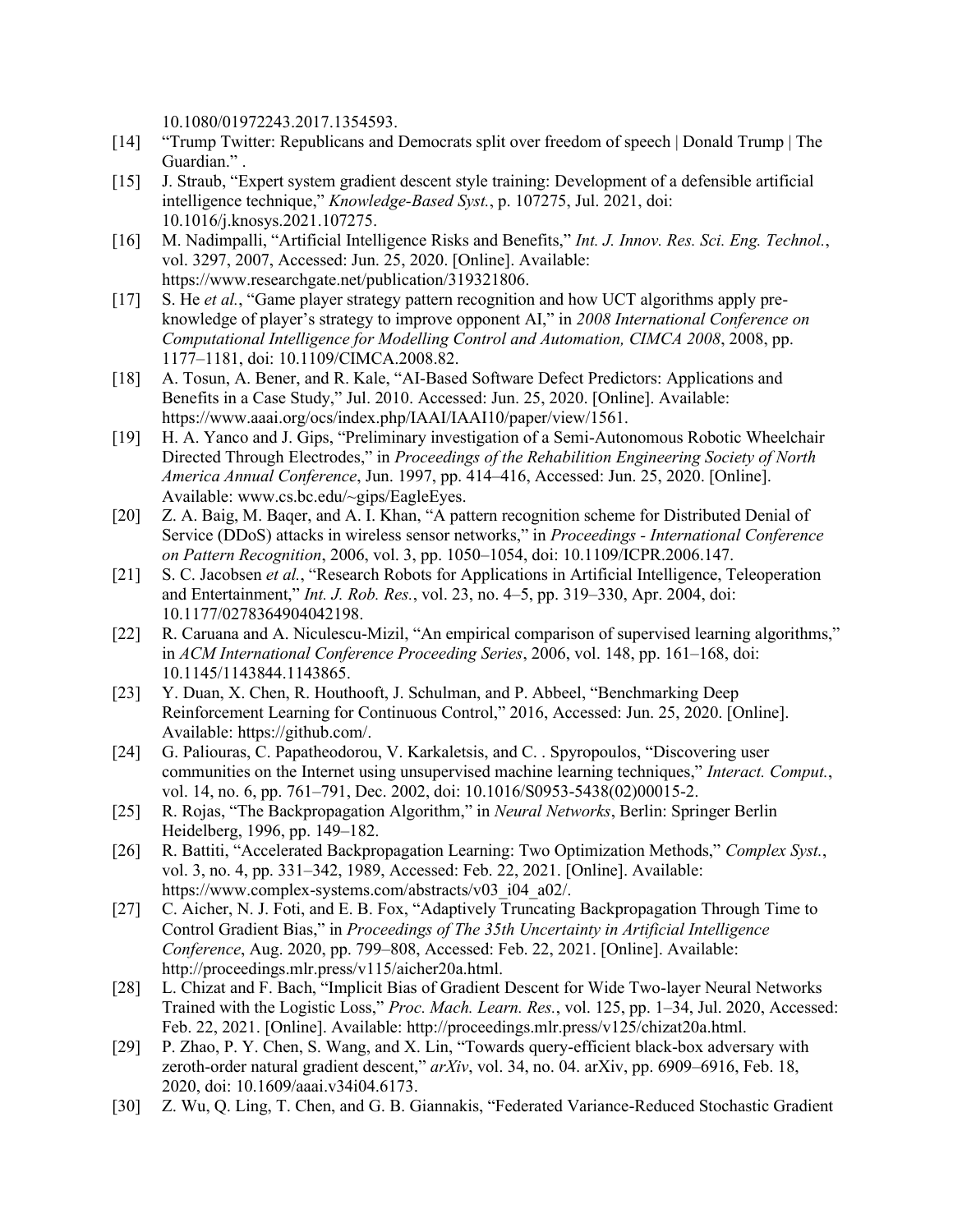Descent with Robustness to Byzantine Attacks," *IEEE Trans. Signal Process.*, vol. 68, pp. 4583– 4596, 2020, doi: 10.1109/TSP.2020.3012952.

- [31] J. N. D. Gupta and R. S. Sexton, "Comparing backpropagation with a genetic algorithm for neural network training," *Omega*, vol. 27, no. 6, pp. 679–684, Dec. 1999, doi: 10.1016/S0305- 0483(99)00027-4.
- [32] A. Saffaran, M. Azadi Moghaddam, and F. Kolahan, "Optimization of backpropagation neural network-based models in EDM process using particle swarm optimization and simulated annealing algorithms," *J. Brazilian Soc. Mech. Sci. Eng.*, vol. 42, no. 1, p. 73, Jan. 2020, doi: 10.1007/s40430-019-2149-1.
- [33] D. Waterman, *A guide to expert systems*. Reading, MA: Addison-Wesley Pub. Co., 1986.
- [34] V. Zwass, "Expert system," *Britannica*, Feb. 10, 2016. https://www.britannica.com/technology/expert-system (accessed Feb. 24, 2021).
- [35] R. K. Lindsay, B. G. Buchanan, E. A. Feigenbaum, and J. Lederberg, "DENDRAL: A case study of the first expert system for scientific hypothesis formation," *Artif. Intell.*, vol. 61, no. 2, pp. 209– 261, Jun. 1993, doi: 10.1016/0004-3702(93)90068-M.
- [36] L. A. Zadeh, "Fuzzy sets," *Inf. Control*, vol. 8, no. 3, pp. 338–353, Jun. 1965, doi: 10.1016/S0019- 9958(65)90241-X.
- [37] J. M. Renders and J. M. Themlin, "Optimization of Fuzzy Expert Systems Using Genetic Algorithms and Neural Networks," *IEEE Trans. Fuzzy Syst.*, vol. 3, no. 3, pp. 300–312, 1995, doi: 10.1109/91.413235.
- [38] S. Mitra and S. K. Pal, "Neuro-fuzzy expert systems: Relevance, features and methodologies," *IETE J. Res.*, vol. 42, no. 4–5, pp. 335–347, 1996, doi: 10.1080/03772063.1996.11415939.
- [39] E. Styvaktakis, M. H. J. Bollen, and I. Y. H. Gu, "Expert system for classification and analysis of power system events," *IEEE Trans. Power Deliv.*, vol. 17, no. 2, pp. 423–428, 2002.
- [40] J. M. McKinion and H. E. Lemmon, "Expert systems for agriculture," *Comput. Electron. Agric.*, vol. 1, no. 1, pp. 31–40, Oct. 1985, doi: 10.1016/0168-1699(85)90004-3.
- [41] M. Kuehn, J. Estad, J. Straub, T. Stokke, and S. Kerlin, "An expert system for the prediction of student performance in an initial computer science course," 2017, doi: 10.1109/EIT.2017.8053321.
- [42] O. Arsene, I. Dumitrache, and I. Mihu, "Expert system for medicine diagnosis using software agents," *Expert Syst. Appl.*, vol. 42, no. 4, pp. 1825–1834, 2015.
- [43] B. Abu-Nasser, "Medical Expert Systems Survey," *Int. J. Eng. Inf. Syst.*, vol. 1, no. 7, pp. 218– 224, Sep. 2017, Accessed: Jan. 17, 2021. [Online]. Available: https://papers.ssrn.com/sol3/papers.cfm?abstract\_id=3082734.
- [44] A. Chohra, A. Farah, and M. Belloucif, "Neuro-fuzzy expert system E\_S\_CO\_V for the obstacle avoidance behavior of intelligent autonomous vehicles," *Adv. Robot.*, vol. 12, no. 6, pp. 629–649, Jan. 1997, doi: 10.1163/156855399X00045.
- [45] W. A. Sandham, D. J. Hamilton, A. Japp, and K. Patterson, "Neural network and neuro-fuzzy systems for improving diabetes therapy," Nov. 2002, pp. 1438–1441, doi: 10.1109/iembs.1998.747154.
- [46] E. P. Ephzibah and V. Sundarapandian, "A Neuro Fuzzy Expert System for Heart Disease Diagnosis," *Comput. Sci. Eng. An Int. J.*, vol. 2, no. 1, pp. 17–23, Feb. 2012, Accessed: Feb. 22, 2021. [Online]. Available: https://citeseerx.ist.psu.edu/viewdoc/download?doi=10.1.1.1052.1581&rep=rep1&type=pdf.
- [47] S. Das, P. K. Ghosh, and S. Kar, "Hypertension diagnosis: A comparative study using fuzzy expert system and neuro fuzzy system," 2013, doi: 10.1109/FUZZ-IEEE.2013.6622434.
- [48] B. A. Akinnuwesi, F. M. E. Uzoka, and A. O. Osamiluyi, "Neuro-Fuzzy Expert System for evaluating the performance of Distributed Software System Architecture," *Expert Syst. Appl.*, vol. 40, no. 9, pp. 3313–3327, Jul. 2013, doi: 10.1016/j.eswa.2012.12.039.
- [49] J. Straub, "Machine learning performance validation and training using a 'perfect' expert system," *MethodsX*, vol. 8, p. 101477, Jan. 2021, doi: 10.1016/J.MEX.2021.101477.